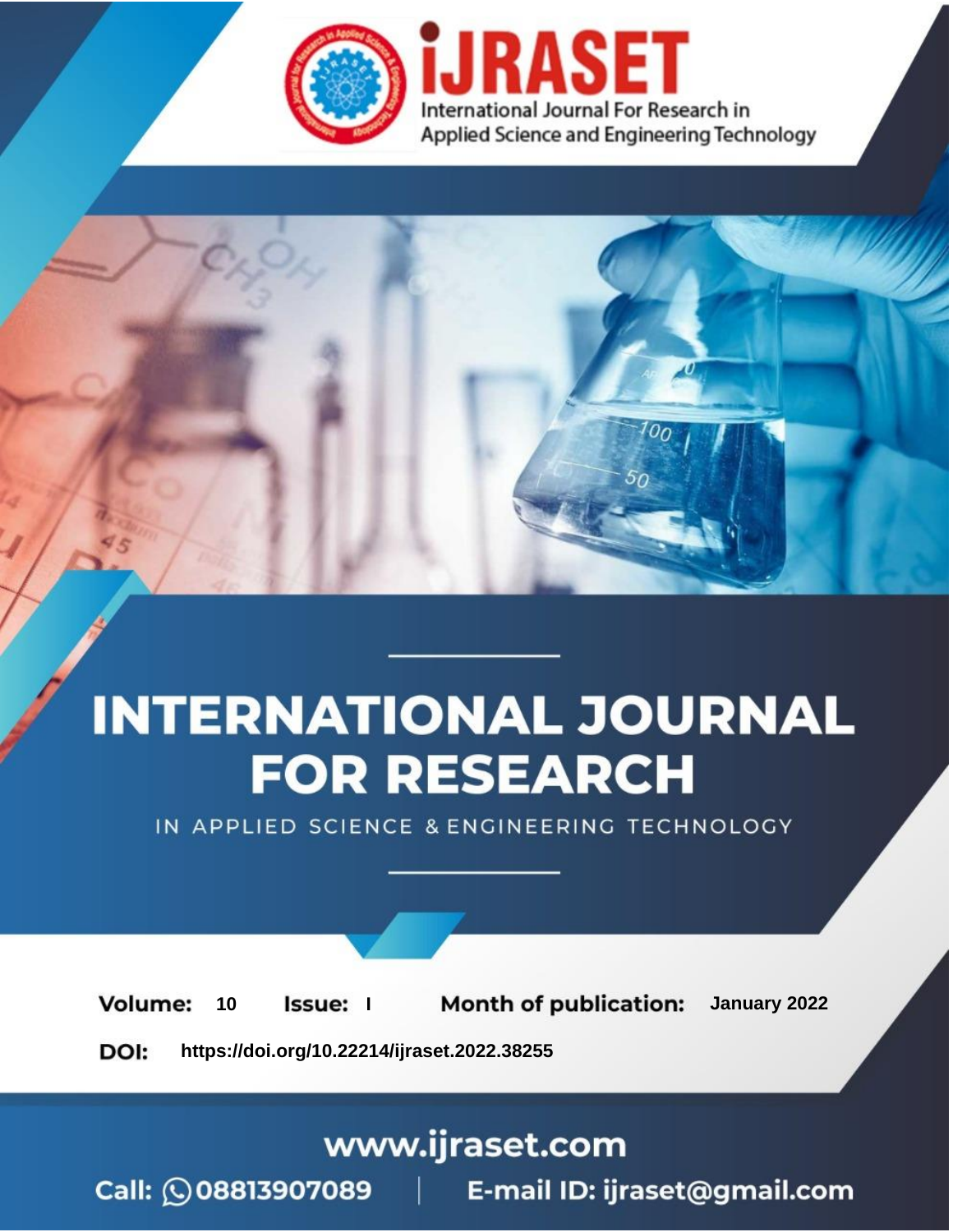

### **Energy Conservation By Using Electric Transportation Vehicle**

Harshal Rewatkar<sup>1</sup>, Pankaj Bhoyar<sup>2</sup>, Chanchala Saire<sup>3</sup> *<sup>1</sup>NIT Polytechnic, (NBA Accredited Institute), Nagpur, India*

*Abstract: This paper presents the design and implementation of a complete electric transportation vehicle by conservation by energy resources. Electric vehicles are widely used for pollution free transportation but it has been observed that distance travelled by battery operated electric vehicle is very less as pared with the other fuel powered engine and poor regenerative energy recapturing from the vehicle. There are so many types of losses in power converter which increase consumption of battery energy. For increment of distance travelled by electric vehicles and increment of recapturing of regenerative energy we have to improve performance of all component used in electric vehicle like electric motor, power converter and energy storage system like battery. That's why in this project used alternator and voltage booster. This project presents comparative study of all components used in an electric vehicle. This project also concluded that which drive or converter is suitable for electric vehicle is being proposed. Best coordination of all components can lead to optimize power consumption in electric vehicle. Energy dissipated in power train during the operation of conversion from electrical energy to mechanical energy and vice-versa should be minimize.*

*Keywords: Electric vehicle; motor; Energy storage system; Battery; Alternator* 

#### **I. INTRODUCTION**

The main aim and objective of Electric Vehicle (EV) technology is to reduce harmful air pollution from exhaust emission and burning of fossil fuel. An electric vehicle has zero Exhaust emissions because we use renewable energy source to power up the vehicle. Using new technology to reduce energy consumption and emissions has become an important direction of the development of automobile technology. EV can solve the problem of urban environmental pollution can get rid of depending on petroleum resources. The purpose of this study is to determine an optimum least cost HEV design with base vehicle characteristics that meets a set of performance constraints. The optimization construction and methodology is developed. The resulting methodology can be adapted for different vehicle technologies and performance constraints. Electric vehicles are widely used for pollution free transportation but it has been observed.

#### **II. METHODOLOGY**

An electric vehicle (EV) has a battery instead of a petrol tank, and an electric motor instead of an internal combustion engine. The electricity stored in its battery powers the electric Motor. When too low, the car's battery needs to be recharged by plugging it in to use grid electricity, like when your phone needs charging. Solar panel or photovoltaic (PV) cells has absorbed through sun beams by radiations and gives electric energy output. Solar panels are the medium to convert solar power into electrical power. Alternator is the ability to generate the Electric charge hence whenever shaft is rotate alternator shaft is also rotate and charge stored in battery bank through DC to DC convertor.

#### **III. CONSTRUCTION**

#### *A. Solar Panels*

Solar Panel:- A photovoltaic (PV) panel harnesses the solar radiation into electrical energy to be supplied to the electric vehicle batteries. In fast EV charging stations, large array of electrically connected solar panels would be installed to generate the required power to charge electric cars in a day. High-voltage battery with control unit for battery regulation: lithium-ion batteries are currently used in most portable consumer electronics such as cell phones and laptops because of their high energy per unit mass relative to other electrical energy storage systems. They also have a high power-to-weight ratio, high energy efficiency, good high temperature performance, and low self-discharge. Most components of lithium-ion batteries can be recycled, but the cost of material recovery remains a challenge for the industry.

#### *B. Charge Port*

The stored energy in recharged from time to time. This is where the charge port comes into play. It allows the EV to be connected to an external power supply. EV to be connected to an external power supply.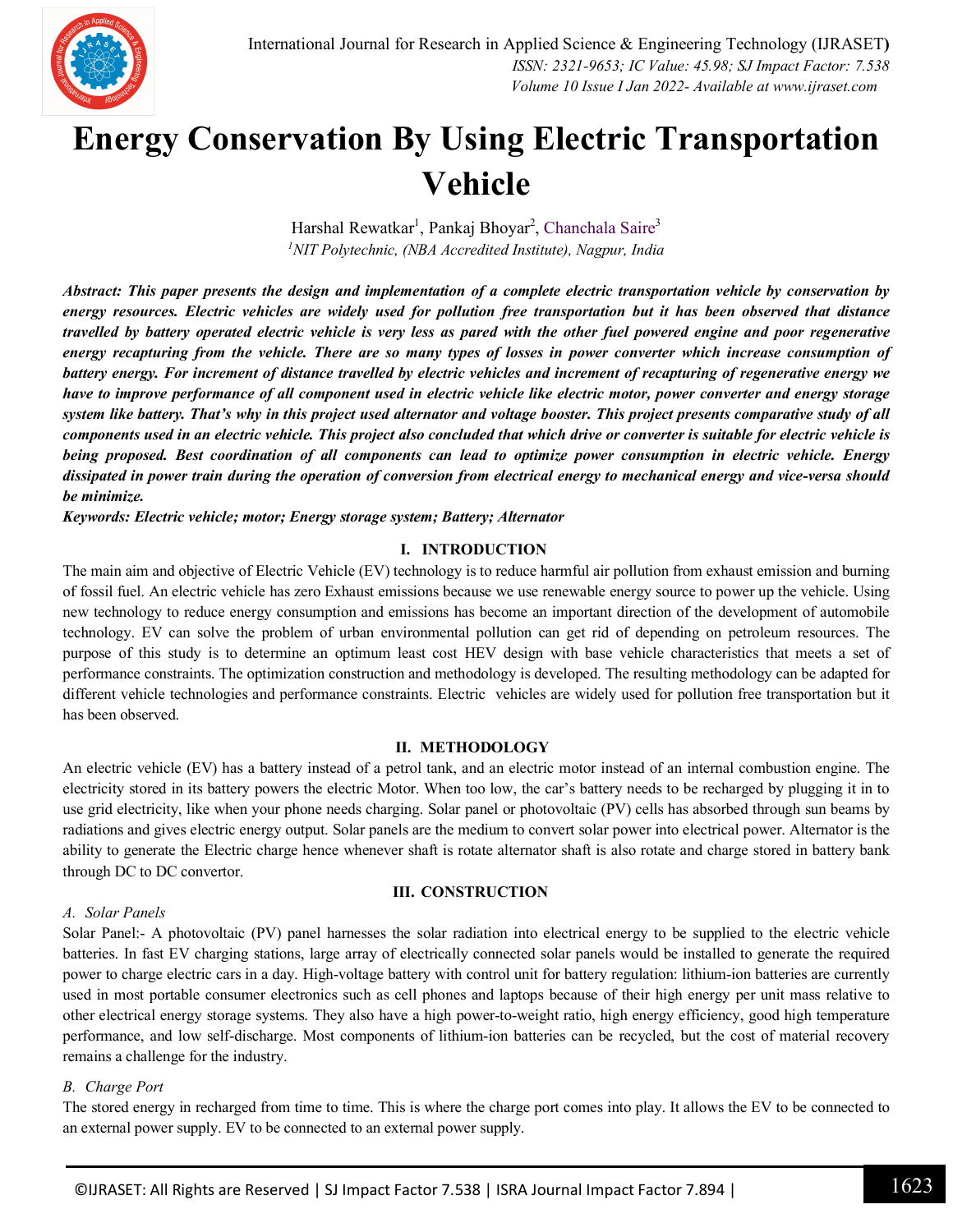

#### International Journal for Research in Applied Science & Engineering Technology (IJRASET**)**  *ISSN: 2321-9653; IC Value: 45.98; SJ Impact Factor: 7.538 Volume 10 Issue I Jan 2022- Available at www.ijraset.com*

#### *C. Electric Motor*

A DC motor is a device that converts electrical energy into mechanical energy. It operation is based on the principle that when a current carrying conductor is placed in a magnetic field, the conductor experiences a mechanical force. The direction is given by Fleming's left hand rule. When the terminals of the motor are connected to an external source d.c. supply:

- *1)* The field magnets are excited developing alternate N and S poles.
- *2)* The armature conductors carry currents.

All conductors under N-pole carry currents in one direction while all conductors under S-pole carry currents in the opposite direction. On applying Fleming's left hand rule, it is clear that force on each conductor is tending to rotate the armature in anticlockwise direction. All these forces add together to produce a driving torque which sets the armature rotating.

#### *D. DC Alternator*

An alternator is an electrical generator that converts mechanical energy to electrical energy in the form of alternating current. This DC alternator connect with back wheel differential and this alternator generate 12V DC.

#### *E. Voltage Booster*

The boost converter is used to step-up/ increase an input voltage to some extent higher level, required by the load. The higher level is achieved by storing Energy in an inductor and releasing it to the load at a higher voltage. The major circuit for a step up converter or boost converter comprises an inductor, diode, capacitor, switch and error amplifier with switch control circuitry.



#### **IV. WORKING**

Fig1. Blog Diagram

Solar Panels convert solar energy into electrical energy. These electric energy goes toward the battery bank through the battery charger then the battery will be fully charge of the battery. Then we will supply the DC current to the DC motor then the function of the DC motor is to convert the electric energy into the mechanical energy at that we connect the one type of wheel is mounted on the center of the shaft. Shaft is connected with alternator. And alternator will connected to the backward system with the help of belt or chain when the motor produce the rotation energy at that time the back will system will be rotate. The speed of the motor is directly proportional to the speed of the vehicle. The DC motor is coupled with alternator when the shaft of the DC is rotate then the shaft of alternator is also rotate due to that the produce the voltage for EMF according to the electromagnetic induction principle the value of the generating voltage is very small is it not sufficient to start the vehicle that's why we use the voltage booster. The function of the voltage booster is to boost the voltage after boost in the voltage will give this voltage to the DC motor. And DC motor is rotate with the help of generating voltage by the alternator. This cycle has been continuous repeat but at that time we will disconnect the supply coming from the battery bank with the help of switches.

#### **V. OUTPUT & DISCUSSION**

Our project entitled Energy conservation by using electric transportation vehicle is successfully completed and the results obtained are satisfactory. It will be easier for people who are going to take the project for the further modifications. This project is more suitable For a common man it is having much more advantages i.e. no fuel cost, no pollution and No fuel residue, less wear and tear because of less number of moving components and this can be operated by using solar energy. This will give much more physical exercise to the people and can be easily handled.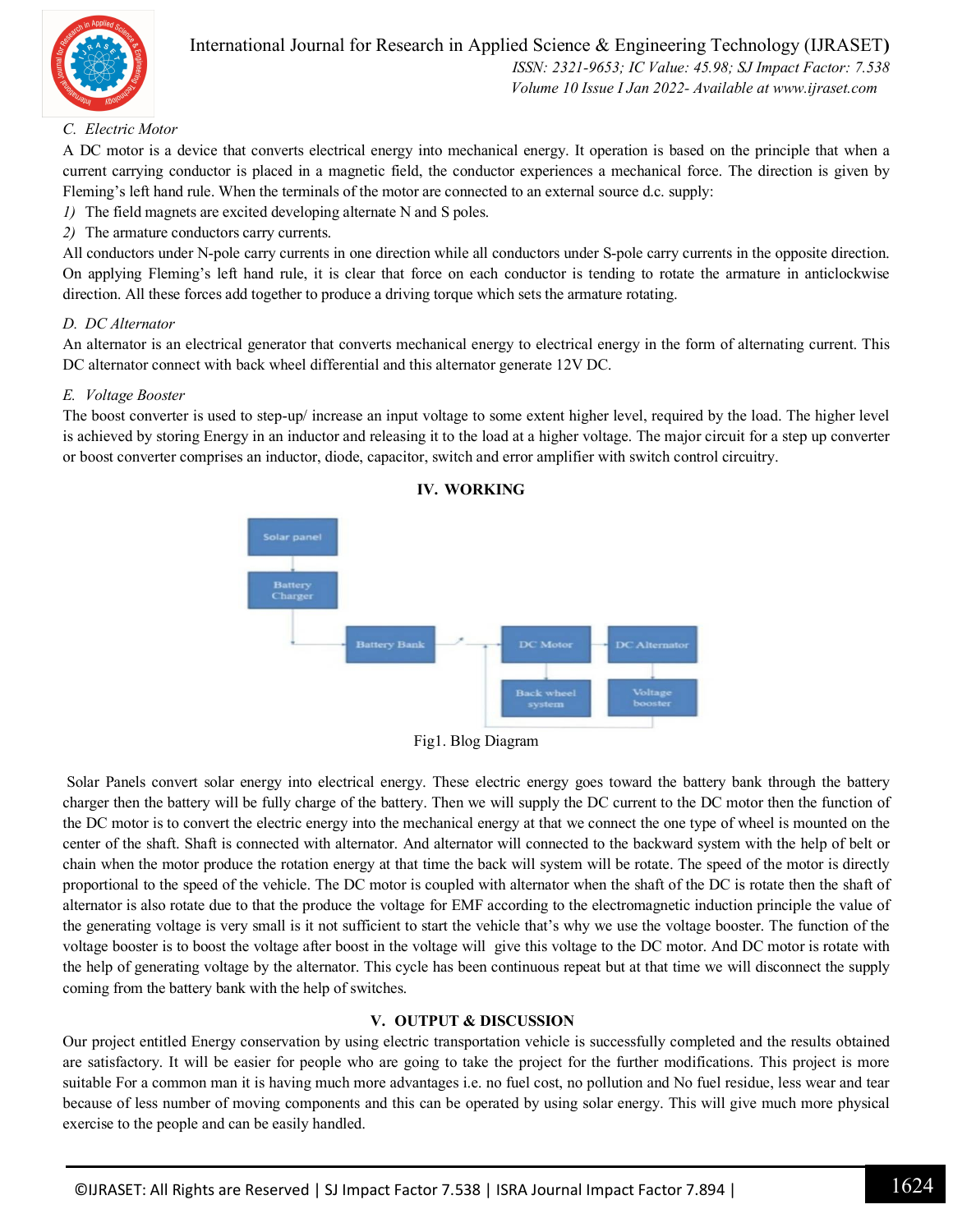

International Journal for Research in Applied Science & Engineering Technology (IJRASET**)**  *ISSN: 2321-9653; IC Value: 45.98; SJ Impact Factor: 7.538 Volume 10 Issue I Jan 2022- Available at www.ijraset.com*

As we are nearer to equator, the solar energy (non-conventional energy) is vastly available, so it is easy charge battery and is also pollution Free. But the initial investment of the solar operated Electric vehicle is high. At present in order to curtail global warming and ozone depletion, the government of India is offering subsidy for the solar equipment's. The industries are producing these components in mass production, so the cost of the system may down. So in future it is expected to run all equipment's by using solar energy. This system is having facility of charging the batteries while the electrical vehicle is in motion.

#### **VI. FUTURE SCOPE**

This self generated power electric vehicle future innovation as improved the new trend and technology in electric vehicle. It is the much chances that, this project is must helpful for future innovation electric vehicle technology.

#### **VII. ACKNOWLEDGMENT**

I would like to express my special thanks of gratitude to guide Prof. Chetana Dolase as well as our principal Prof. G.F. Potabhare who gave me the golden opportunity to do this wonderful project on the topic (energy conservation by using electric transportation vehicle), which also helped me in doing a lot of Research and I came to know about so many new things. I am really thankful to them.

#### **REFERENCES**

- [1] Book –"Renewable Energy Technologies" A practical guide for beginners by Chetan sngh Solanki.
- [2] ."A Method for Generating Electricity by Fast Moving Vehicles" by S.Bharathi, G.Balaji, and M.Manoj Kumar Angel College Of Engineering & Technology/ECE, Tirupur, India.